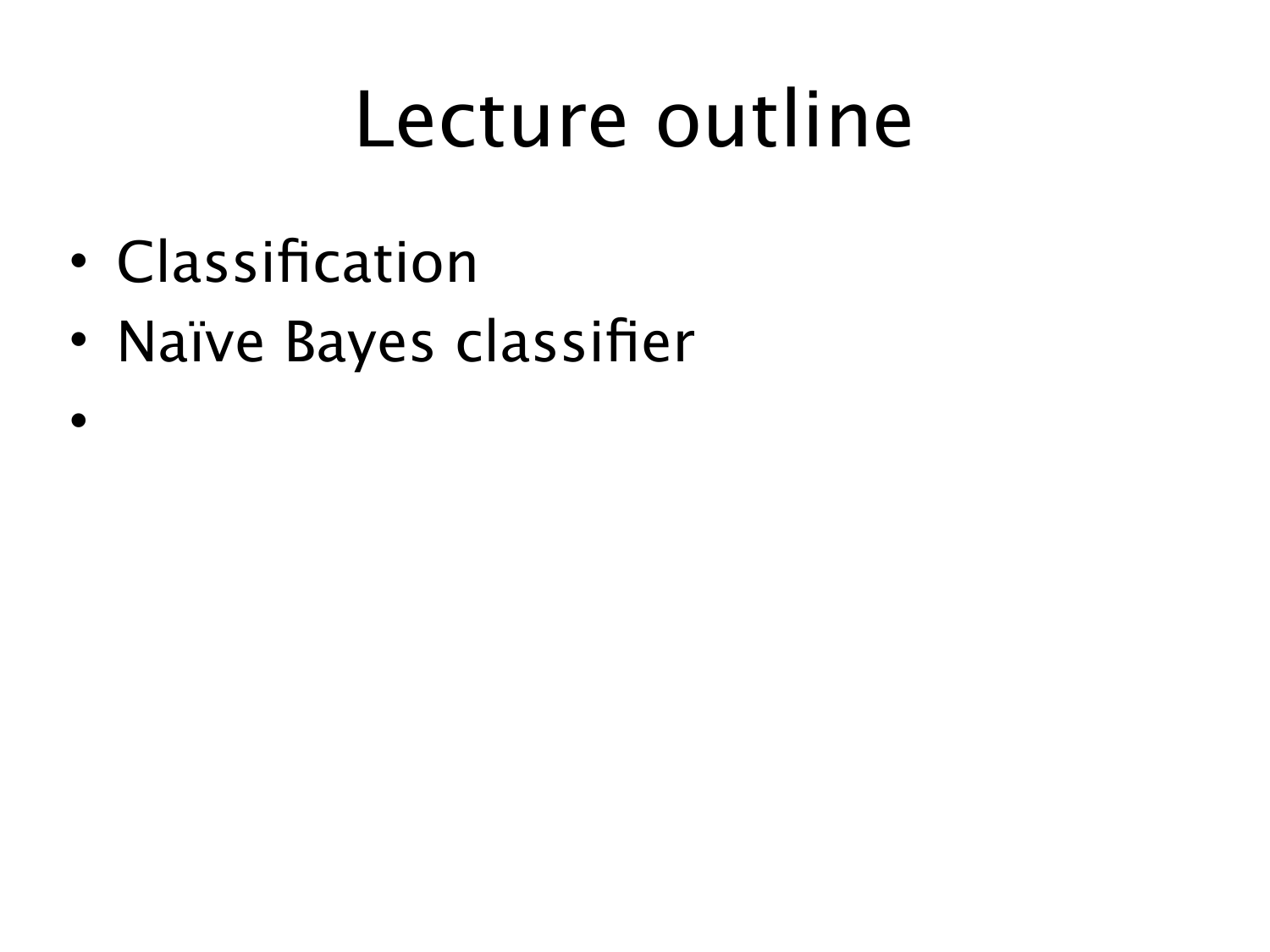## Bayes Theorem

- **X, Y** random variables
- Joint probability: **Pr(X=x,Y=y)**
- Conditional probability: **Pr(Y=y | X=x)**
- Relationship between joint and conditional probability distributions

 $Pr(X, Y) = Pr(X | Y) \times Pr(Y) = Pr(Y | X) \times Pr(X)$ • **Bayes Theorem**:

$$
\Pr(Y \mid X) = \frac{\Pr(X \mid Y) \Pr(Y)}{\Pr(X)}
$$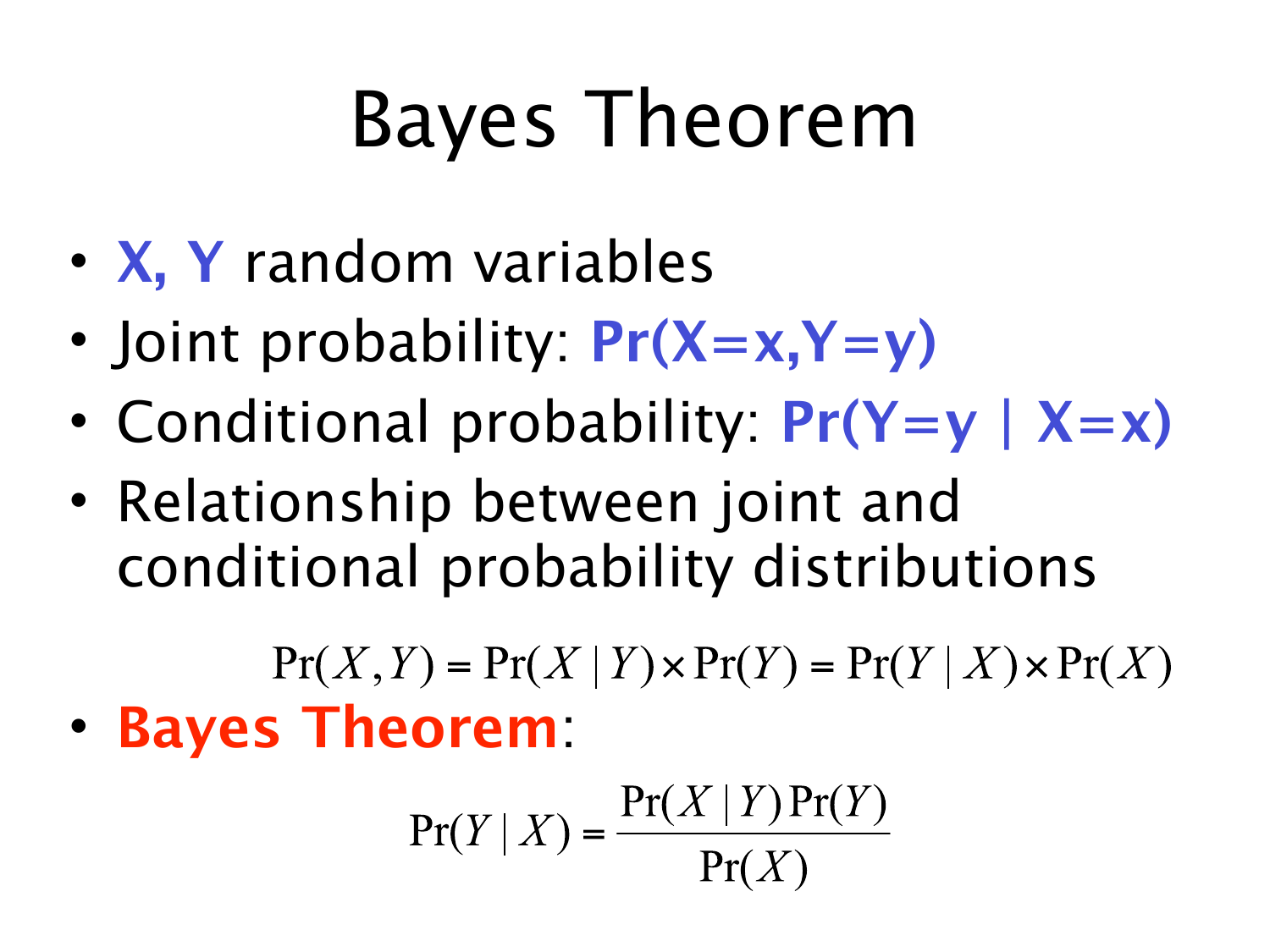### Bayes Theorem for Classification

- **X**: attribute set
- **Y**: class variable
- **Y** depends on **X** in a **nondetermininstic** way
- We can capture this dependence using 
**Pr(Y|X)** : Posterior probability

#### **vs**

**Pr(Y)**: Prior probability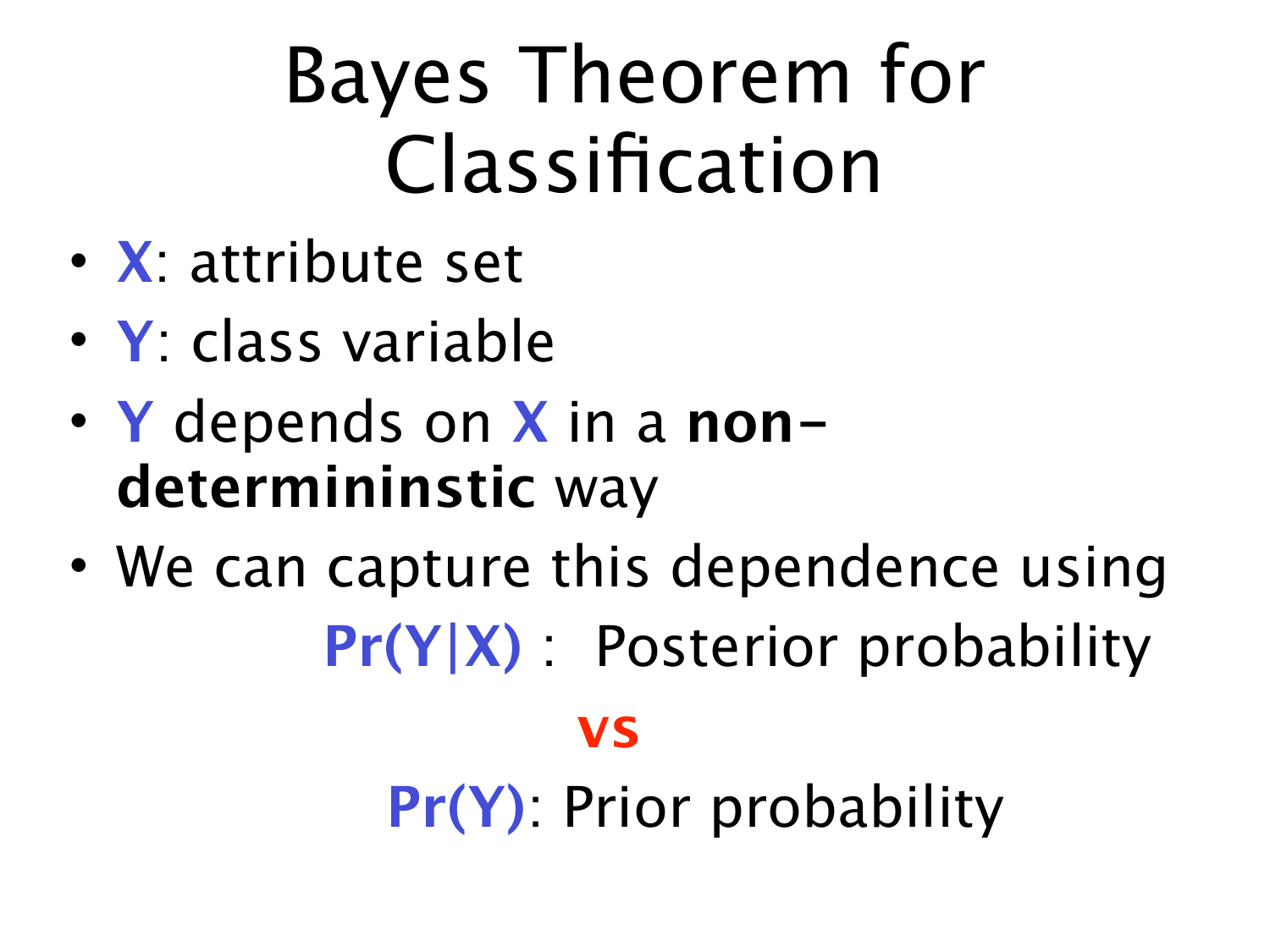# Building the Classifier

- Training phase:
	- Learning the posterior probabilities **Pr(Y| X)** for every combination of **X** and **Y** based on training data
- Test phase:
	- For test record **X'**, compute the class **Y'** that maximizes the posterior probability **Pr(Y'|X')**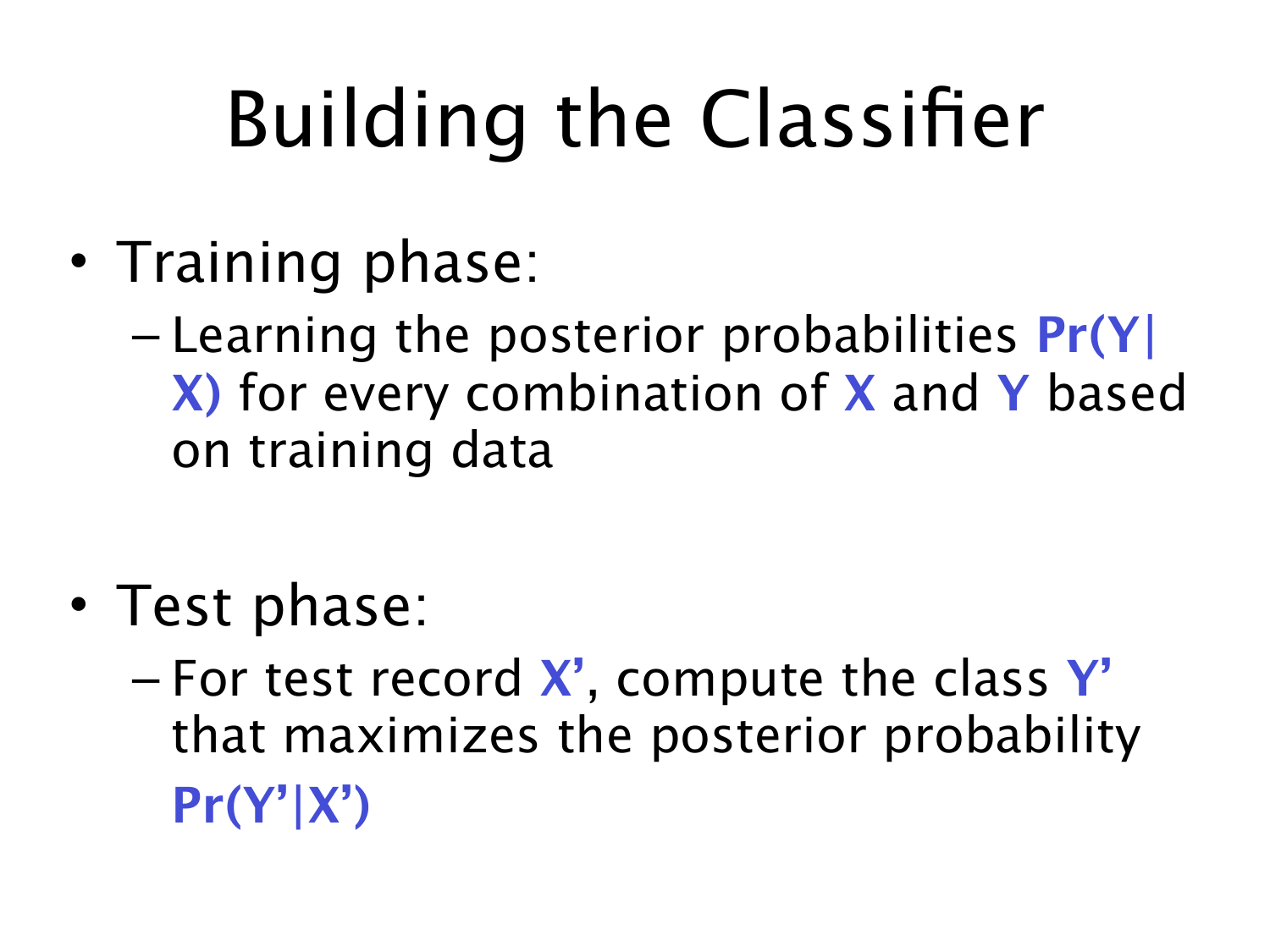#### Bayes Classification: Example

|            |                      | Categorical<br>Comtinuous       |                         |                                     |  |
|------------|----------------------|---------------------------------|-------------------------|-------------------------------------|--|
|            | <b>binary</b>        |                                 |                         | Class                               |  |
| <b>Tid</b> | <b>Home</b><br>Owner | <b>Marital</b><br><b>Status</b> | <b>Annual</b><br>Income | <b>Defaulted</b><br><b>Borrower</b> |  |
| 1          | Yes                  | Single                          | 125K                    | No                                  |  |
| 2          | No                   | Married                         | 100K                    | No                                  |  |
| з          | No                   | Single                          | 70K                     | No                                  |  |
| 4          | Yes                  | Married                         | 120K                    | No                                  |  |
| 5          | No                   | Divorced                        | 95K                     | Yes                                 |  |
| 6          | No                   | Married                         | 60K                     | No                                  |  |
| 7          | Yes                  | Divorced                        | 220K                    | No                                  |  |
| 8          | No                   | Single                          | 85K                     | Yes                                 |  |
| 9          | No                   | Married                         | 75K                     | No                                  |  |
| 10         | No                   | Single                          | 90K                     | Yes                                 |  |

Figure 4.6. Training set for predicting borrowers who will default on loan payments.

X'=(Home Owner=No, Marital Status=Married, AnnualIncome=120K)

Compute: **Pr(Yes|X')**, **Pr(No|X')** pick No or Yes with max Prob.

**How can we compute these probabilities??**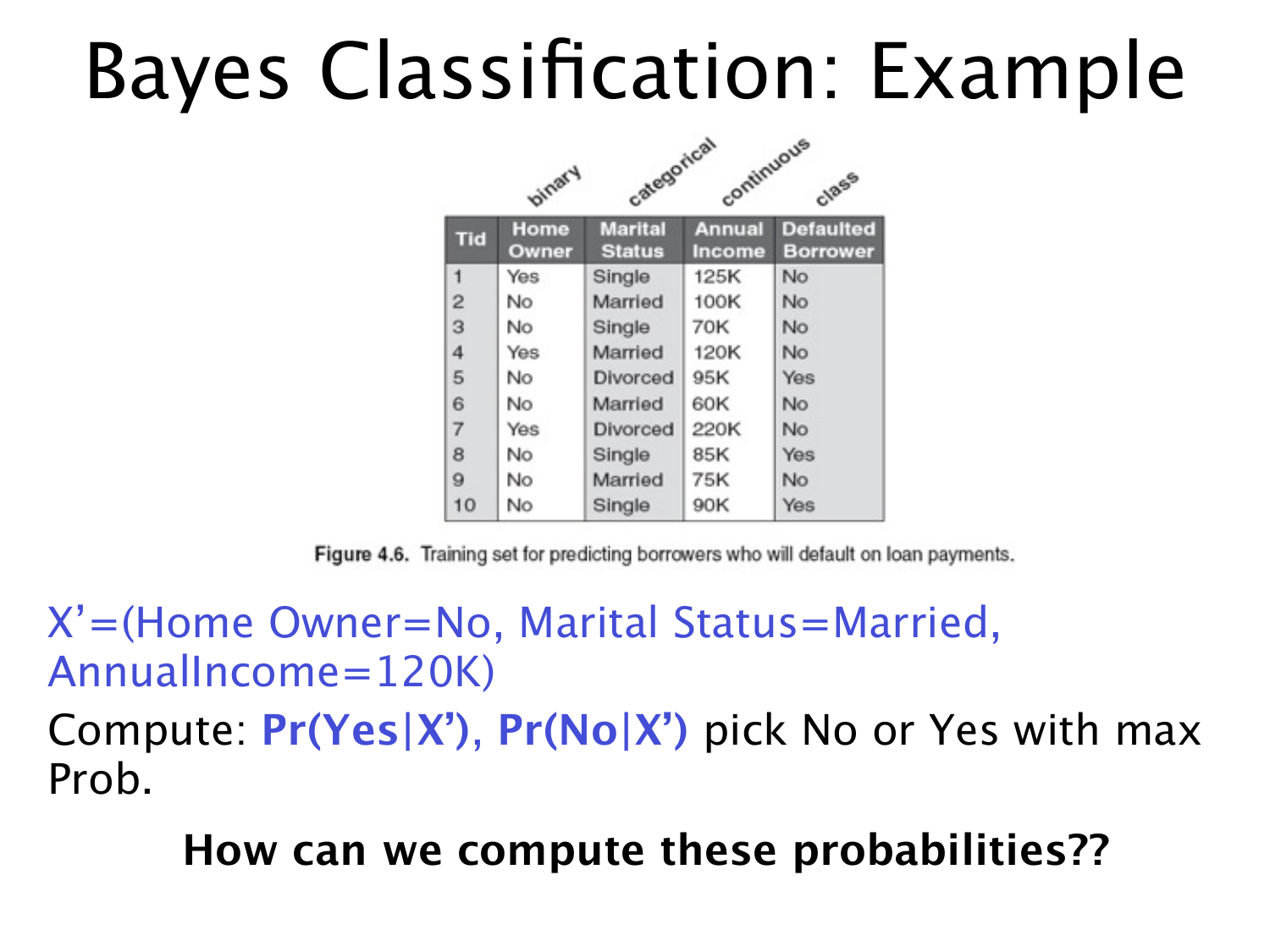#### Computing posterior probabilities

• Bayes Theorem

$$
\Pr(Y \mid X) = \frac{\Pr(X \mid Y)\Pr(Y)}{\Pr(X)}
$$

- **P(X)** is constant and can be ignored
- **P(Y):** estimated from training data; compute the fraction of training records in each class
- **P(X|Y)**?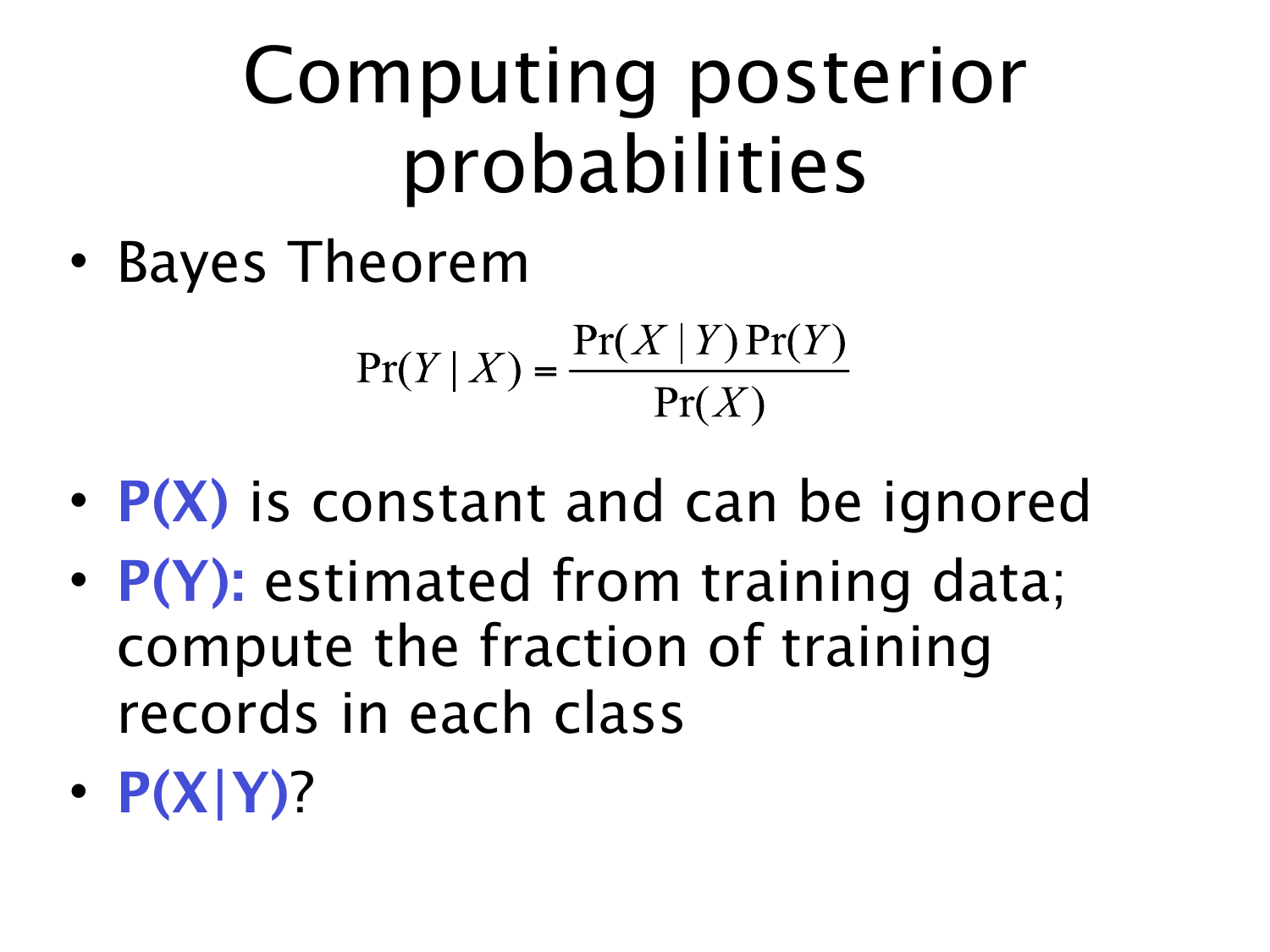#### Naïve Bayes Classifier

$$
\Pr(X \mid Y = y) = \prod_{i=1}^{d} \Pr(X_i \mid Y = y)
$$

• Attribute set  $X = \{X_1,...,X_d\}$  consists of **d** attributes

- Conditional independence:
	- **X** conditionally independent of **Y**, given **X**: **Pr(X|Y,Z) = Pr(X|Z)**
	- **Pr(X,Y|Z) = Pr(X|Z)xPr(Y|Z)**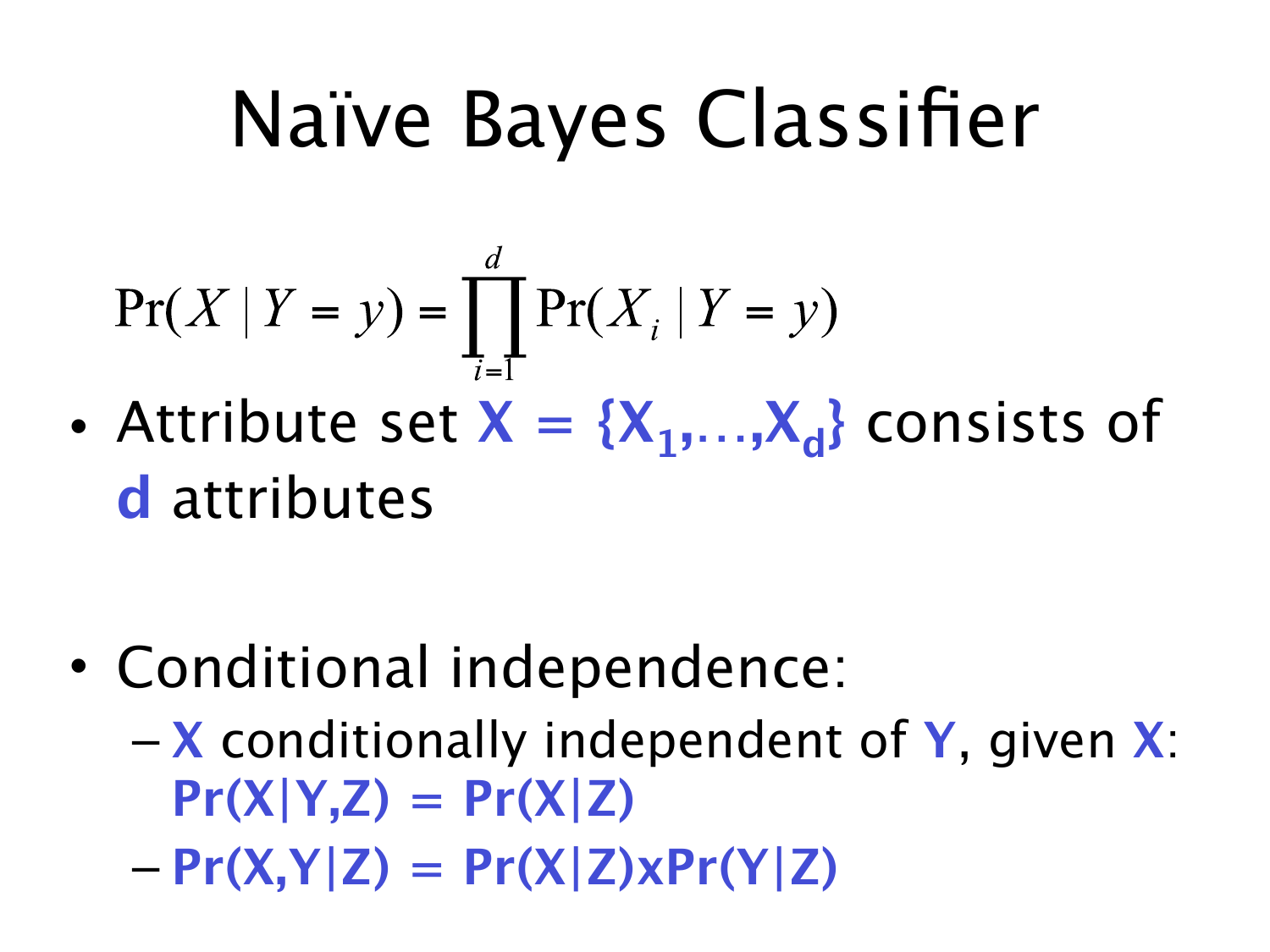#### Naïve Bayes Classifier • Attribute set  $X = \{X_1, \ldots, X_d\}$  consists of  $\Pr(X|Y=y) = \prod \Pr(X_i|Y=y)$ *d i*=1

**d** attributes

$$
\Pr(X|Y) = \frac{\Pr(Y) \prod_{i=1}^{d} \Pr(X_i|Y)}{\Pr(X)}
$$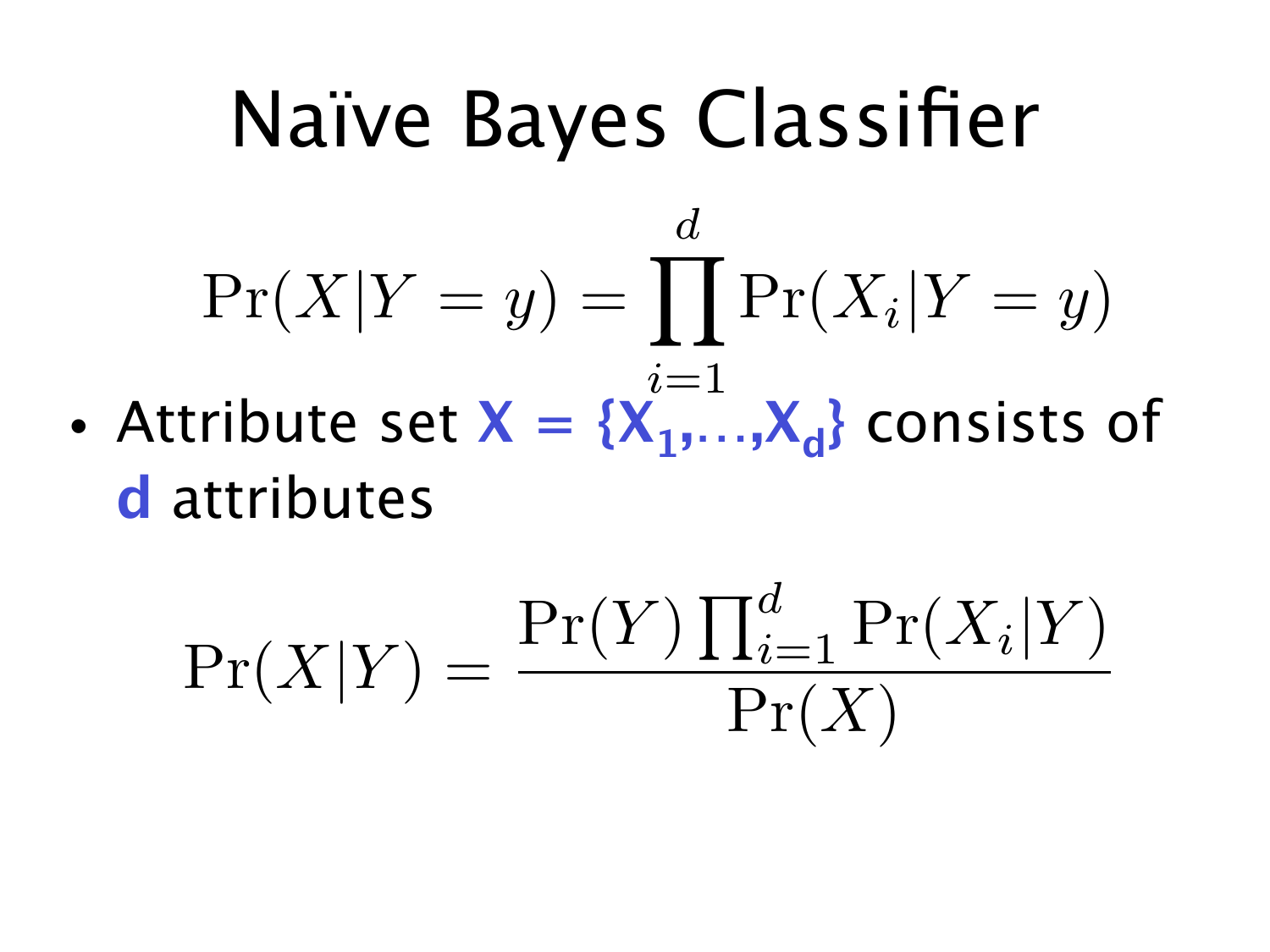## Conditional probabilities for categorical attributes

- Categorical attribute **Xi**
- **Pr(Xi = xi|Y=y)**: fraction of training instances in class **y** that take value  $x_i$  on the *i*-th attribute

**Pr(homeOwner = yes|No) = 3/7**

**Pr(MaritalStatus = Single| Yes) = 2/3**

|            | categorical<br>continuous |                                 |                                |                                     |  |
|------------|---------------------------|---------------------------------|--------------------------------|-------------------------------------|--|
|            | <b>Pinary</b>             |                                 |                                | Class                               |  |
| <b>Tid</b> | <b>Home</b><br>Owner      | <b>Marital</b><br><b>Status</b> | <b>Annual</b><br><b>Income</b> | <b>Defaulted</b><br><b>Borrower</b> |  |
| 1          | Yes                       | Single                          | 125K                           | No                                  |  |
| 2          | No                        | Married                         | 100K                           | No                                  |  |
| 3          | No                        | Single                          | 70K                            | No                                  |  |
| 4          | Yes                       | Married                         | 120K                           | No                                  |  |
| 5          | No                        | Divorced                        | 95K                            | Yes                                 |  |
| 6          | No                        | Married                         | 60K                            | No                                  |  |
| 7          | Yes                       | Divorced                        | 220K                           | No                                  |  |
| 8          | No                        | Single                          | 85K                            | Yes                                 |  |
| 9          | No                        | Married                         | 75K                            | No                                  |  |
| 10         | No                        | Single                          | 90K                            | Yes                                 |  |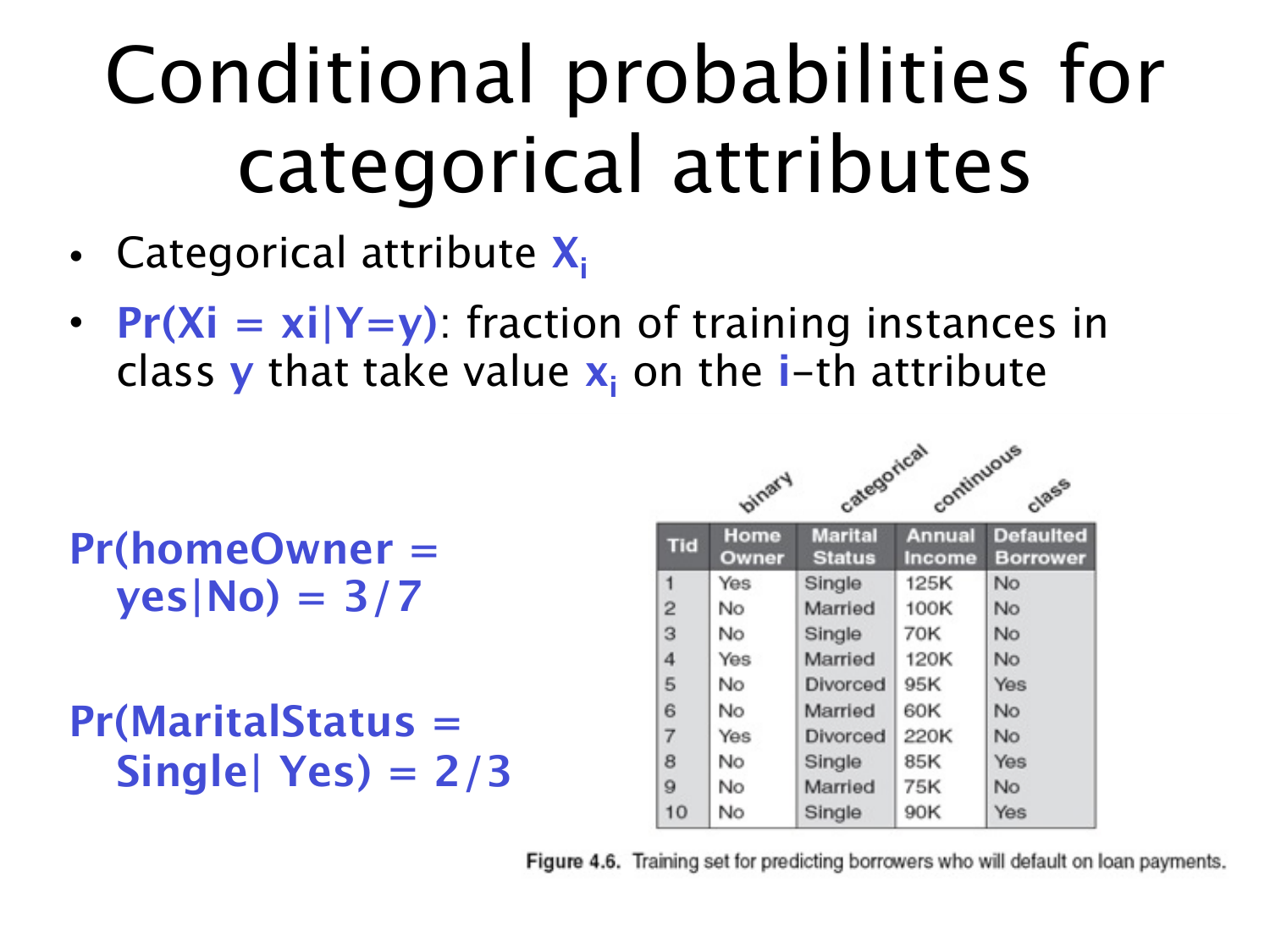#### Estimating conditional probabilities for continuous attributes?

• Discretization?

• How can we discretize?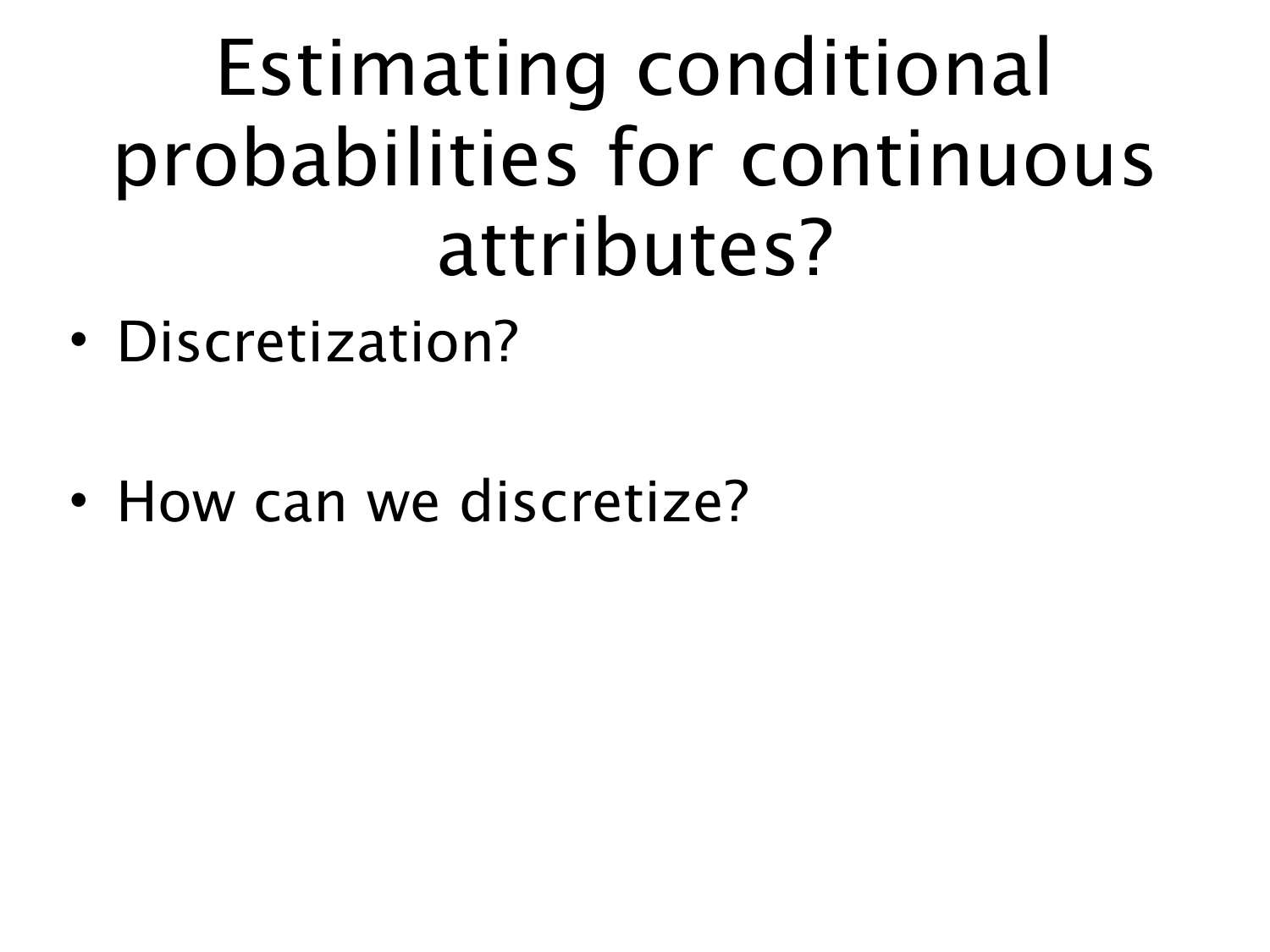### Naïve Bayes Classifier: Example

- **X' = (HomeOwner = No, MaritalStatus = Married, Income=120K)**
- Need to compute **Pr(Y|X')** or **Pr(Y)xPr(X'|Y)**
- But **Pr(X'|Y)** is
	- $-Y = No$ 
		- Pr(HO=No|No)xPr(MS=Married|No)  $xPr(Inc=120K|No) = 4/7x4/7x0.0072 =$ 0.0024
	- **Y=Yes**:
		- Pr(HO=No|Yes)xPr(MS=Married|Yes)  $xPr(Inc=120K|Yes) = 1x0x1.2x10^{-9} = 0$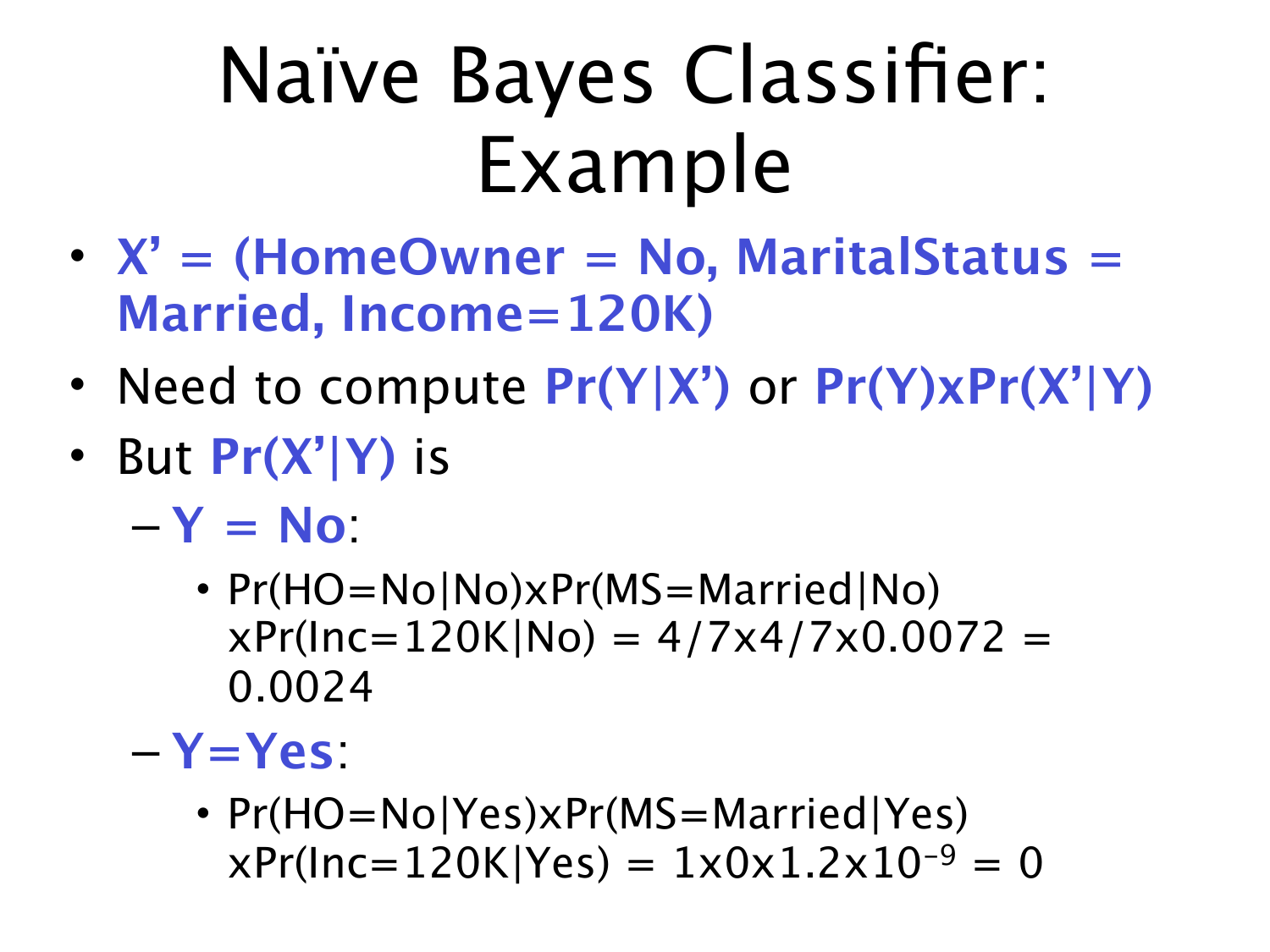#### Naïve Bayes Classifier: Example

- **X' = (HomeOwner = No, MaritalStatus = Married, Income=120K)**
- Need to compute **Pr(Y|X')** or **Pr(Y)xPr(X'|Y)**
- But  $Pr(X'|Y = Yes)$  is 0?
- Correction process:

$$
\Pr(X_{i} = x_{i} | Y = y_{j}) = \frac{n_{c} + mp}{n + m}
$$

n<sub>c</sub>: number of training examples from class  $y_j$  that take value  $x_i$ **n:** total number of instances from class  $y_i$ **m:** equivalent sample size (balance between prior and posterior) **p:** user-specified parameter (prior probability)